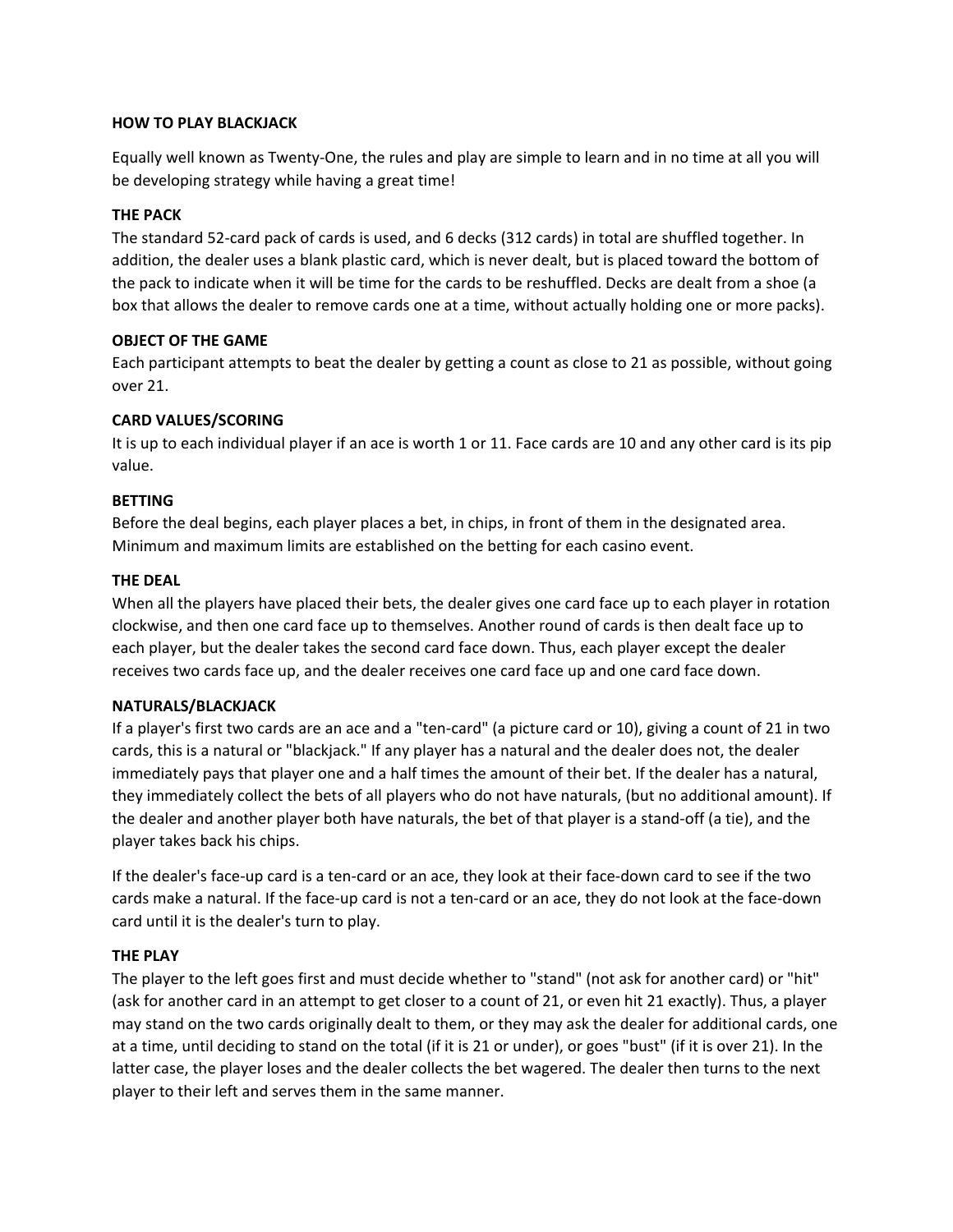The combination of an ace with a card other than a ten-card is known as a "soft hand," because the player can count the ace as a 1 or 11, and either draw cards or not. For example with a "soft 17" (an ace and a 6), the total is 7 or 17. While a count of 17 is a good hand, the player may wish to draw for a higher total. If the draw creates a bust hand by counting the ace as an 11, the player simply counts the ace as a 1 and continues playing by standing or "hitting" (asking the dealer for additional cards, one at a time).

### **THE DEALER'S PLAY**

When the dealer has served every player, the dealers face-down card is turned up. If the total is 17 or more, it must stand. If the total is 16 or under, they must take a card. The dealer must continue to take cards until the total is 17 or more, at which point the dealer must stand. If the dealer has an ace, and counting it as 11 would bring the total to 17 or more (but not over 21), the dealer must count the ace as 11 and stand. The dealer's decisions, then, are automatic on all plays, whereas the player always has the option of taking one or more cards.

### **SPLITTING PAIRS**

If a player's first two cards are of the same denomination, such as two jacks or two sixes, they may choose to treat them as two separate hands when their turn comes around. The amount of the original bet then goes on one of the cards, and an equal amount must be placed as a bet on the other card. The player first plays the hand to their left by standing or hitting one or more times; only then is the hand to the right played. The two hands are thus treated separately, and the dealer settles with each on its own merits. With a pair of aces, the player is given one card for each ace and may not draw again. Also, if a ten-card is dealt to one of these aces, the payoff is equal to the bet (not one and one-half to one, as with a blackjack at any other time).

## **DOUBLING DOWN**

Another option open to the player is doubling their bet when the original two cards dealt total 9, 10, or 11. When the player's turn comes, they place a bet equal to the original bet, and the dealer gives the player just one card, which is placed face down and is not turned up until the bets are settled at the end of the hand. With two fives, the player may split a pair, double down, or just play the hand in the regular way. Note that the dealer does not have the option of splitting or doubling down.

#### **SETTLEMENT**

A bet once paid and collected is never returned. Thus, one key advantage to the dealer is that the player goes first. If the player goes bust, they have already lost their wager, even if the dealer goes bust as well. If the dealer goes over 21, the dealer pays each player who has stood the amount of that player's bet. If the dealer stands at 21 or less, the dealer pays the bet of any player having a higher total (not exceeding 21) and collects the bet of any player having a lower total. If there is a stand-off (a player having the same total as the dealer), no chips are paid out or collected.